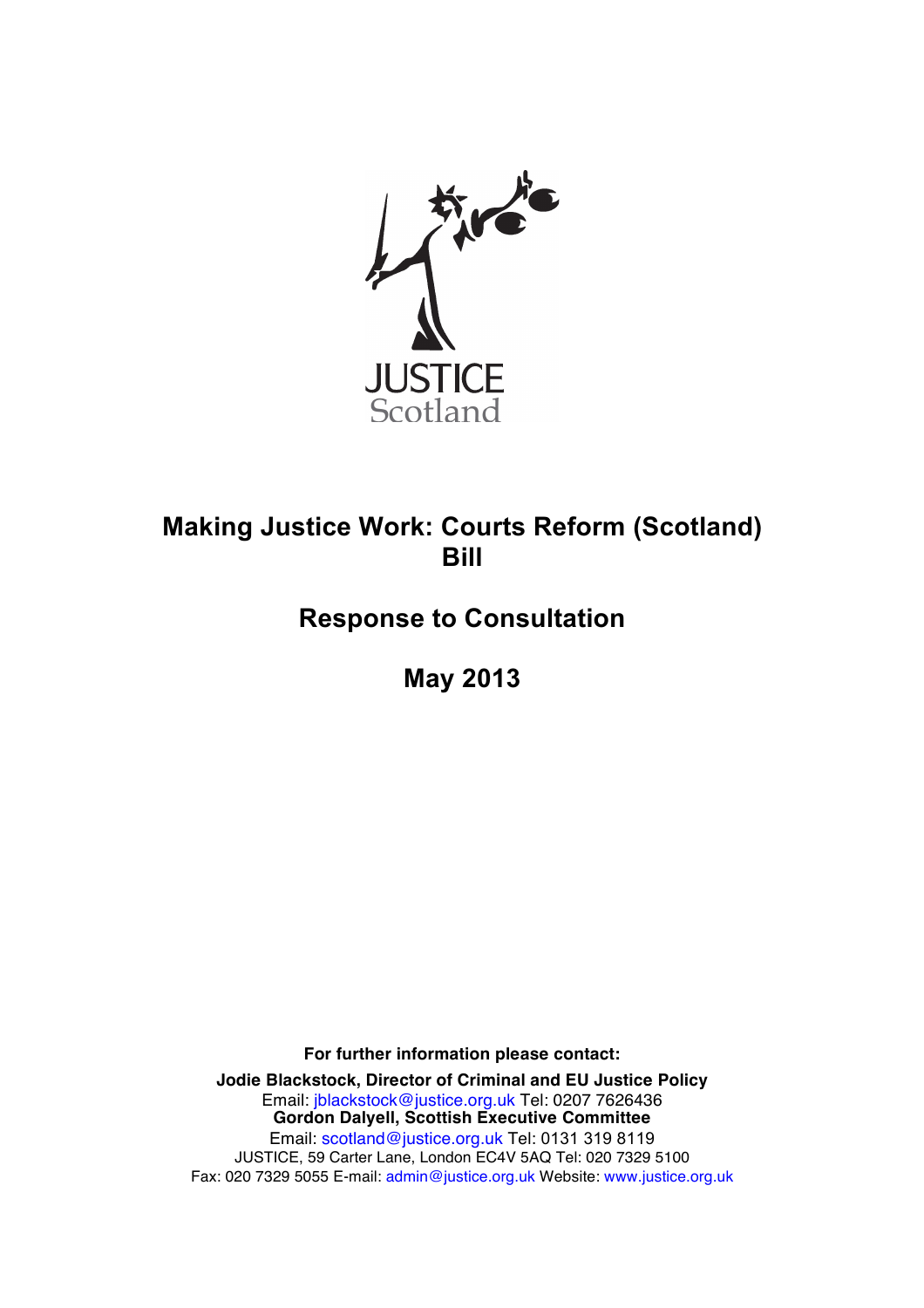# **Introduction**

- 1. JUSTICE is a British-based human rights and law reform organisation, whose mission is to advance access to justice, human rights and the rule of law. JUSTICE is regularly consulted upon the policy and human rights implications of, amongst other areas, policing, criminal law and criminal justice reform. It is the British section of the International Commission of Jurists. On Scottish matters it is assisted by its branch, JUSTICE Scotland.
- 2. We welcome the opportunity to provide a response to the consultation document and draft Bill. We would like to make some preliminary points before proceeding to address the particular questions set out in the document.
- 3. The Report of the Scottish Civil Courts Review<sup>1</sup> made it clear that any reform of the civil court structure in Scotland would, of necessity, require a similar reassessment of how the criminal courts operate. We wholeheartedly agree with that analysis. It is with that in mind that we feel it is essential that in considering the proposed reforms account must be taken of the impending changes to both the structure of the overall court system as set out in the Shaping Scotland's Court Services<sup>2</sup> document as well as considering the impact of changes to the criminal justice system, and the current approach in prosecuting criminal cases.
- 4. We agree with the principles set out in paragraph 3 of the consultation document, and the projects comprising the Making Justice Work programme, on the face of it, have appropriate aims at their heart. The benefits identified at paragraph 23 are uncontroversial though perhaps set a benchmark for assessing the proposed reforms.
- 5. However, we consider that detailed analysis of the proposed reforms is required, and in particular, consideration of precisely how they will be implemented.

 <sup>1</sup> Lord Gill (2009), available at http://scotcourts.gov.uk/about-the-scottish-court-service/the-scottish-civilcourts-review

<sup>2</sup> Scottish Court Service (2013), available at http://www.scotcourts.gov.uk/docs/default-source/scsconsultation-court-structures/response\_to\_the\_consultation\_and\_recommendationspdf.pdf%20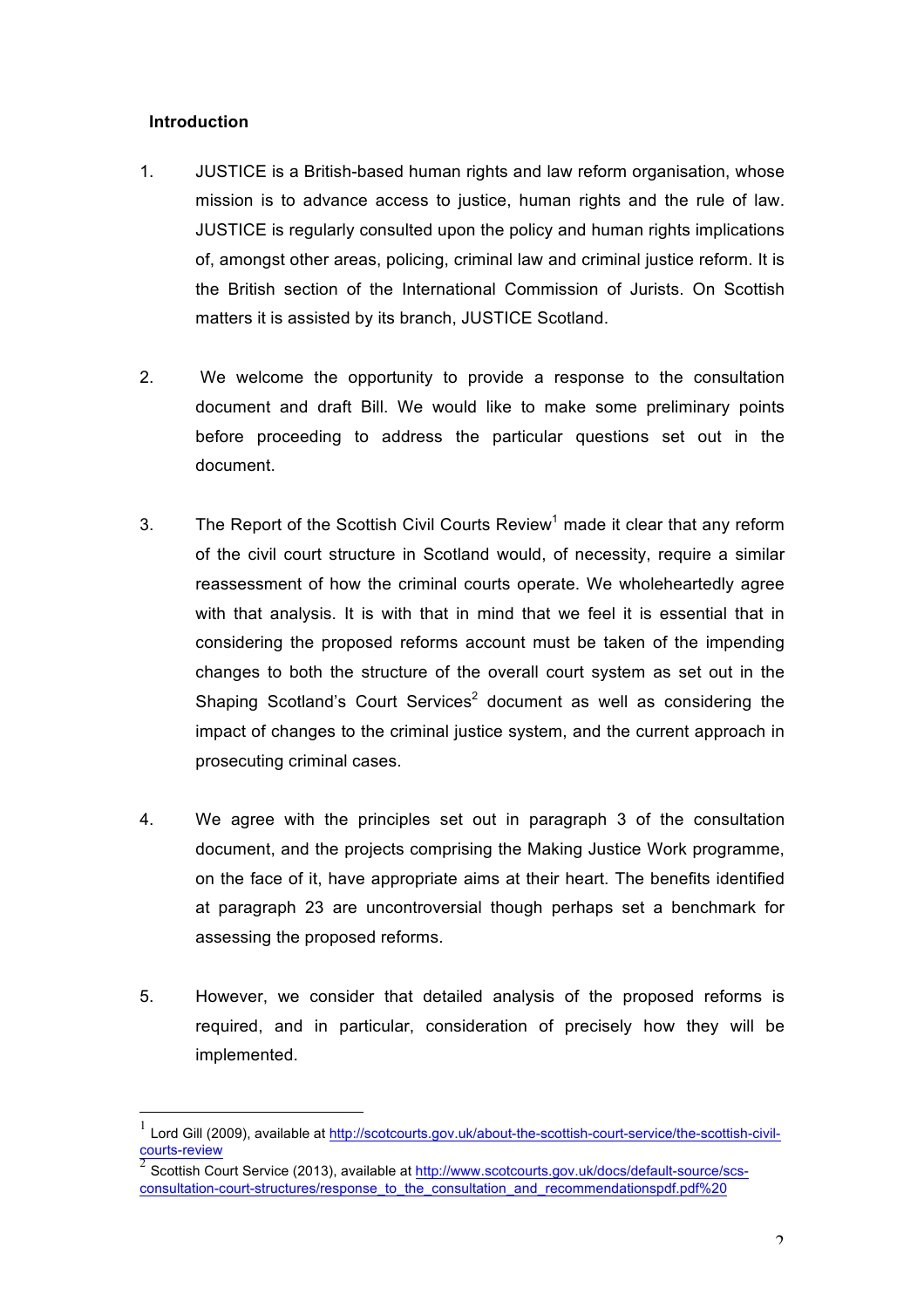- 6. We agree with the over-arching principle that cases require to be dealt with at the appropriate level. However, the scale of the proposed reforms should not be underestimated. The Sheriff Court will be required to adapt significantly to cope with the additional business that will inevitably result.
- 7. We have concerns about the capacity of the Sheriff Court to absorb the likely volume of both criminal and civil business that is likely to result not just from the Court Reform Bill proposals but following implementation of the court closures programme as well as the proposed reforms to the criminal justice system, notably the abolition of corroboration. There will be a considerable increase in the workload of Sheriff Courts as a result of the foregoing proposed changes.
- 8. It is already the experience of our members who specialise in criminal work that more cases, which once would have been prosecuted in the High Court, are now dealt with in the Sheriff Court. This increase in solemn sheriff court business has a significant effect on current court capacity. For example, we understand that it is not unusual for 5 or 6 cases to be adjourned due to pressure of court business at each sheriff and jury sitting at Edinburgh Sheriff Court and other courts have similar difficulties*.*
- 9. The closure of a number of courts will lead to additional business in certain courts. We have concerns about certain aspects of this transfer of business. It will result in all court users having to travel further to attend court, and thus will have expense implications; There are concerns about complainer, witness and accused all travelling together on the same bus or train to court; There have been concerns expressed by family practitioners that the increased distances for travel will lead to difficulties with child care for clients. We appreciate that the proposed use of video technology for court appearances may address some of these concerns but we take the view that in many cases, such use is not appropriate, particularly in criminal cases. It is imperative that accused persons are able to appear before a court in order to raise any concerns regarding their detention conditions, as well as to effectively put forward their defence.
- 10. We appreciate that the Scottish Court Service has considered the capacity of the courts, which will be required to deal with the transfer in business.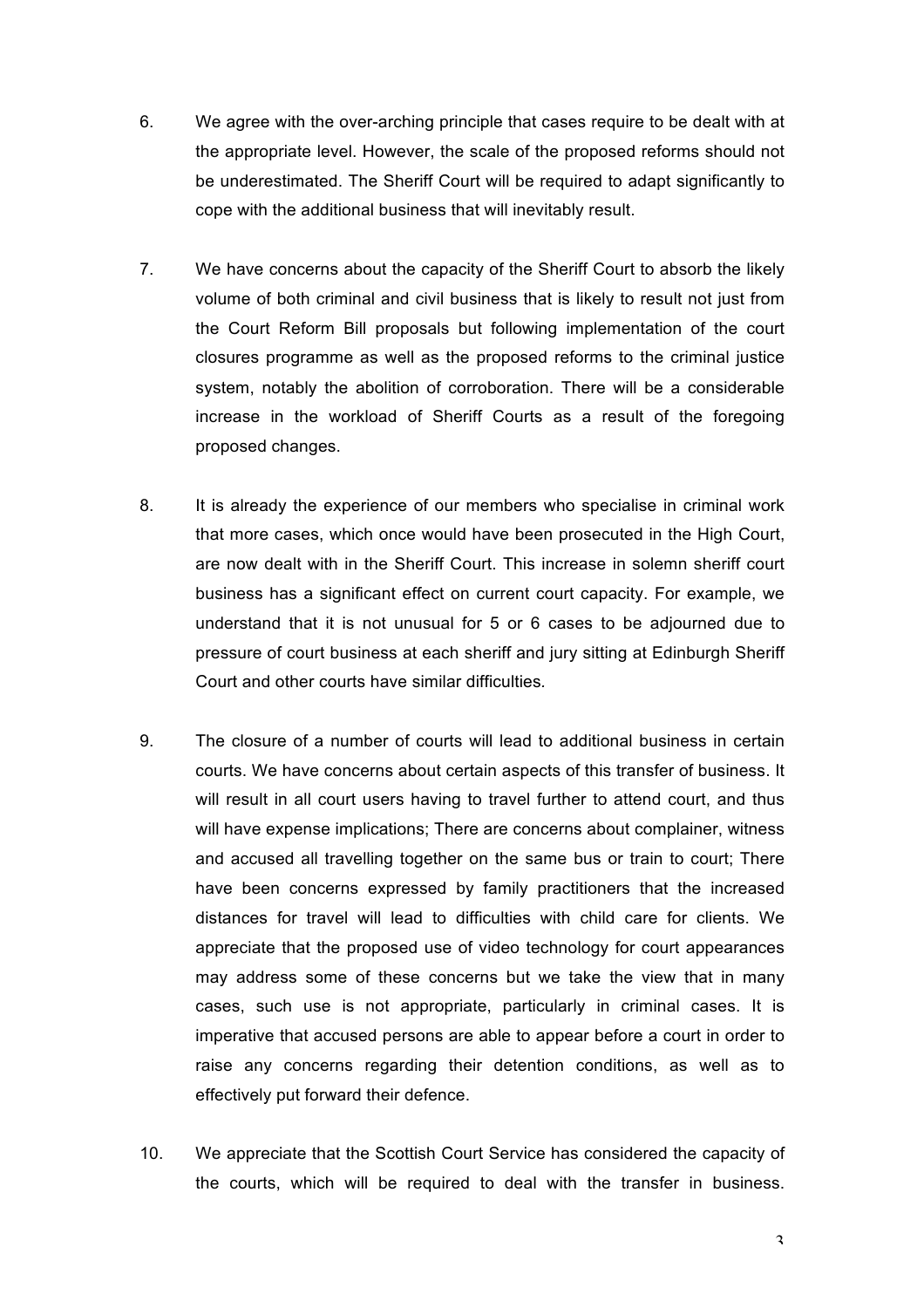However the actual physical capacity is only one aspect. The availability of court clerks and fiscals also requires to be taken into account, which are just as important factors in looking at whether a court can deal with the business. There appear to be difficulties at the moment for the Crown in trying to staff all the courts under the current workload. We are also aware that there continue to be many cases at summary level where trials are often adjourned, due to pressure of business, causing inconvenience to witnesses. There are certain courts where this is especially experienced in domestic abuse cases.

# **Chapter 1 – Moving civil business from the Court of Session to the sheriff courts**

- 11. There is no doubt that raising the privative limit to £150,000 will lead to a significant amount of business moving into the Sheriff Court. We agree with the principle that cases ought to be dealt with at the appropriate level. However to ensure that there is a consistency of justice, there requires to be an appropriate level of resource provided.
- 12. The bulk of first instance cases in the Court of Session are personal injury cases, which account for around 75% of the total<sup>3</sup>. The proposed limit will lead to over 90% of those cases going into the Sheriff Court. This will be around 2000-2250 cases. It remains to be seen whether these cases will be litigated in the new specialist personal injury court, or whether they will be raised in the local sheriff court. As we point out later in the response, we agree that the proposed specialist Personal Injury Court could be a success. However, to be so, it will require to have sufficient resource, technology, and shrieval capacity.
- 13. Around 150 commercial cases are raised in the Court of Session each year. Half of these seek sums less than the proposed new limit, and of course the relevant figure is the sum the case settles for or that awarded by the court. It is estimated that at least 75-100 of these cases will require to be raised in the

 $3$  Civil law statistics in Scotland (2011-12), p 3 available at http://www.scotland.gov.uk/Publications/2012/12/9263/3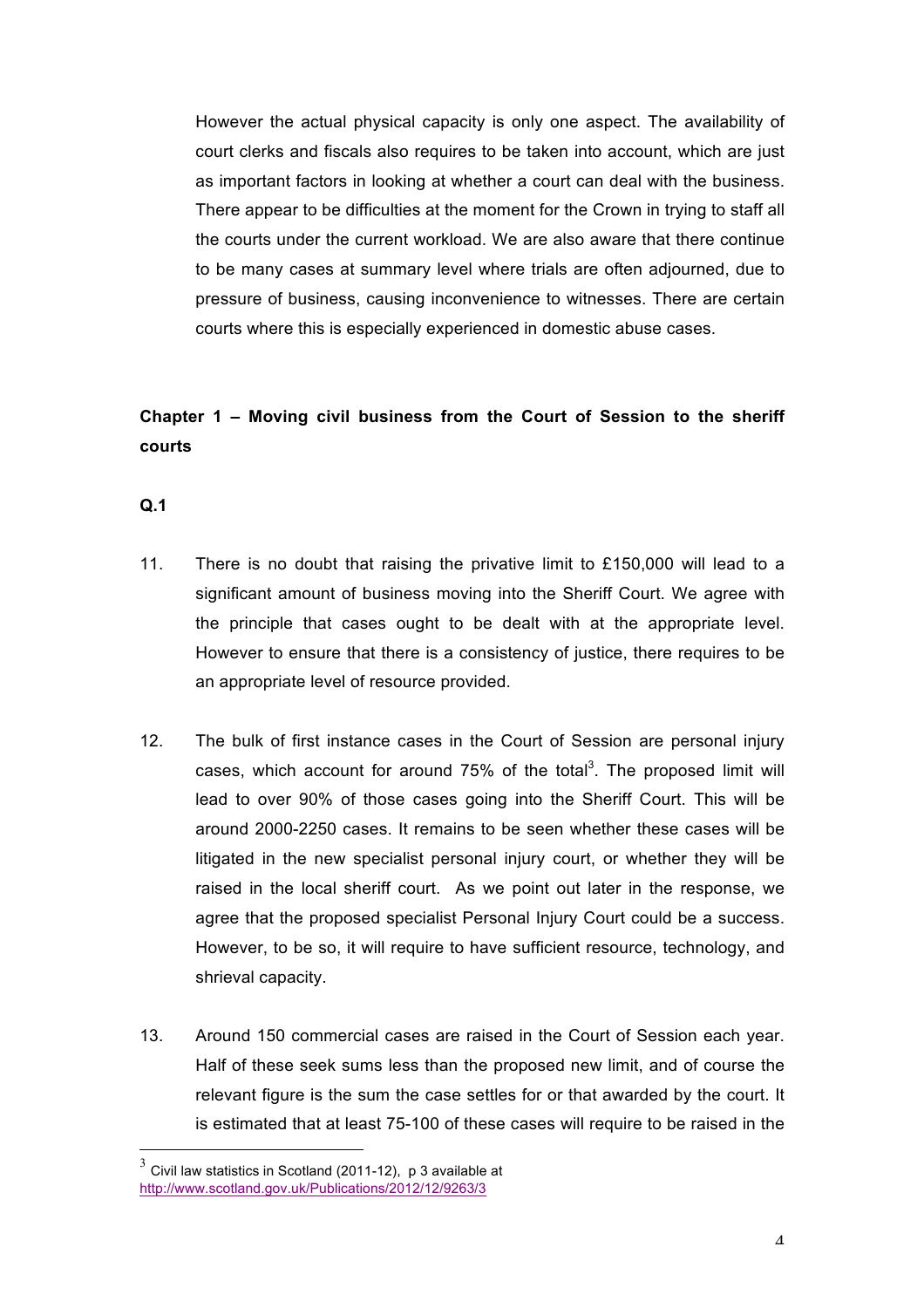Sheriff Court. While there are specialist commercial courts in Aberdeen and Glasgow, commercial cases of a value up to £150,000 and with jurisdiction outside those two cities, will require to be litigated in local sheriff courts. It is appreciated that the Government plans to introduce sheriff and jury centres which would have jurisdiction to hear civil claims in those centres. The introduction of the specialist commercial courts was instigated by the demands of commercial practitioners and their clients, and similar provisions to those currently in place, such as specialist sheriffs. A case-management model of procedure, must be considered to ensure a similar level of justice being maintained.

#### **Q.2**

14. It would appear that there are around 150 Family actions per year in the Court of Session<sup>4</sup>. We suspect the bulk of these will relate to disputes about financial provision on divorce. A significant constraint in family cases is funding and in practice it may well be that the current level of family cases in the Court of Session is maintained. However, if the same overall principle is applied, cases where the financial sums involved are less than £150,000 ought to be raised in the Sheriff Court. In our view, these should be dealt with by specialist sheriffs.

### **Q.3**

15. If the overall aim is to have cases dealt with at an appropriate level, it would seem sensible to restrict the type of case where there would be concurrent jurisdiction to as few as possible. The ability to remit a case, in suitable circumstances, ought to be safeguarded.

 <sup>4</sup> *Ibid,* p 5, available at http://www.scotland.gov.uk/Publications/2012/12/9263/5#table8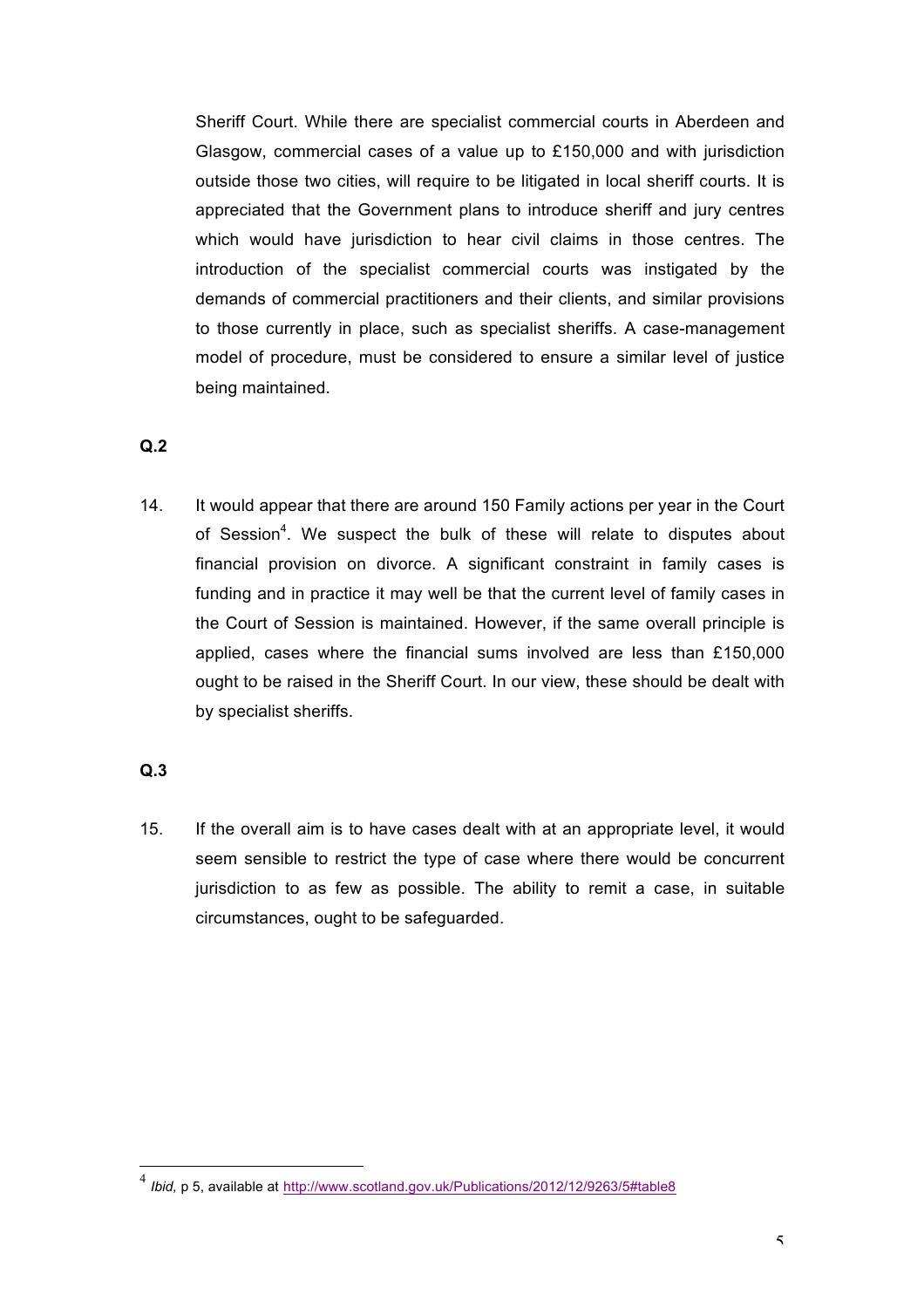#### **Chapter 2 – Creating a new judicial tier within the sheriff court**

- 16. The term 'summary sheriff' seems appropriate. However we feel that the term is of less importance than the jurisdiction and type of case that the postholders will be required to deal with. The range of cases is wide, from criminal cases, through the whole spectrum of family matters, housing, children's hearings appeals and referrals to all cases of a value under £5000. This causes potential concern as what may seem like a low value case can in fact be rather more complex than the value suggests. We are in favour of specialisation amongst the judiciary and we note that the Government considered but rejected the idea that some summary sheriffs sit only in civil cases. We would suggest that that be reconsidered and indeed thought be given to appointing specialists within the ranks of summary sheriffs to deal with specific types of civil disputes, e.g. housing, family, and personal injury. If 80% of anticipated summary business will be criminal work, then it is likely that the majority of summary sheriffs will come from a criminal background and be too inexperienced in the wide range of civil business to ensure the necessary expertise is exercised in maintaining procedures that conform to the rule of law.
- 17. The proposed rules in relation to the simple procedure suggest that a practical approach is to be taken. This may not be possible in all cases and while there is provision for the transfer of cases out of that procedure, we feel that more benefit to the court and parties would be gained from specialists dealing with particular types of case.
- 18. In particular, with the proposed introduction of the Specialist Personal Injury Court, it would seem sensible to allow that court to deal with cases with a value of under £5000. Complex cases, e.g. industrial disease, or workplace accidents can have a relatively low value but involve detailed consideration of legal issues. The obligation to ensure fairness and the development of the jurisprudence of the specialist court would benefit from the court dealing with all personal injury cases, regardless of value. We would submit that in addition to the specialist court being able to deal with cases under £5000, if such cases are raised in a local sheriff court, the current specialised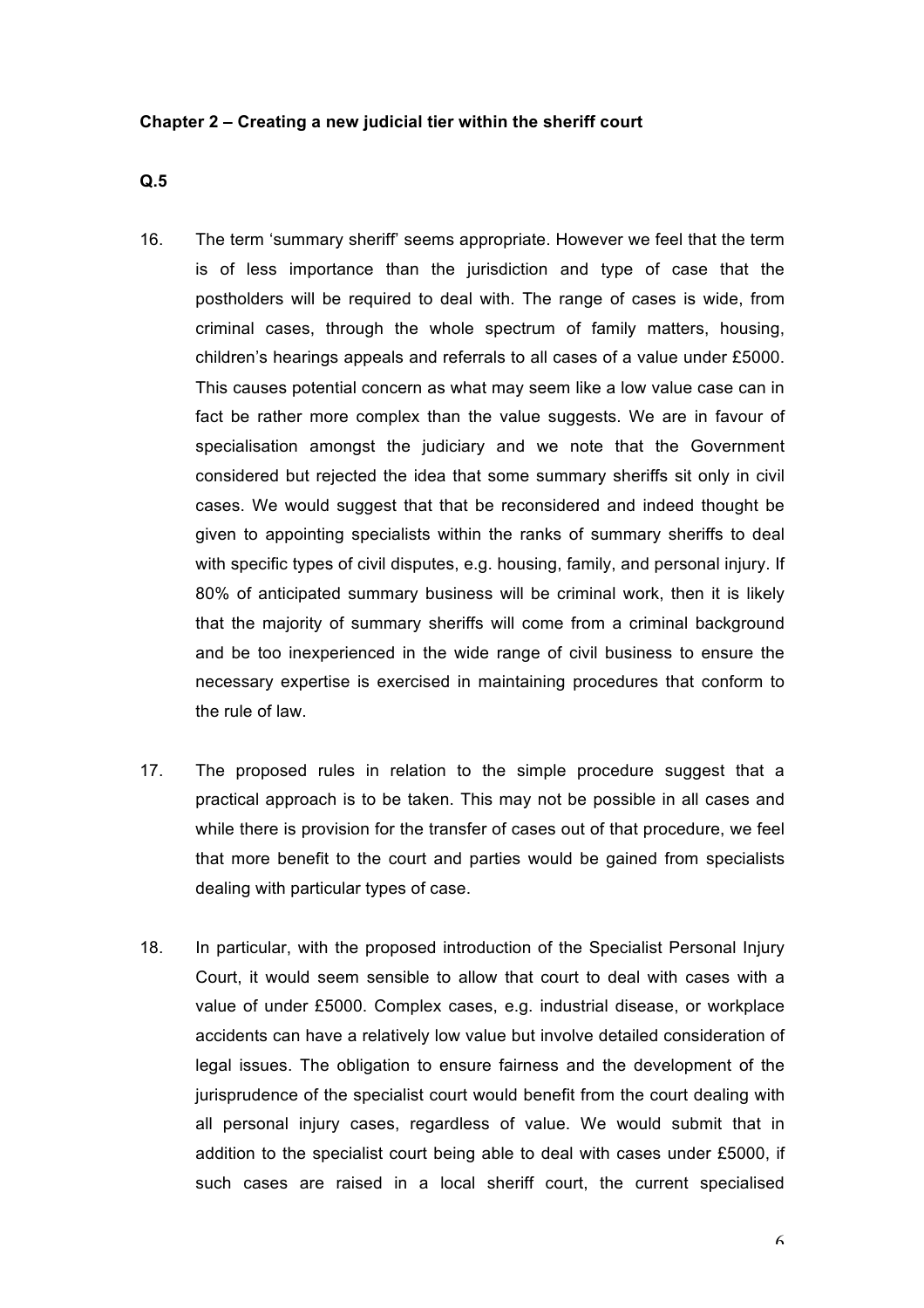procedure is retained. The case-flow model has been successful and would assist in the resolution of cases.

# **Q.6**

19. Yes.

**Q.7**

20. The range of family matters is wide, including divorce, separation, declarators of parentage, and non-parentage, declarators of marriage and nullity of marriage, dissolution of a civil partnership. This emphasises the need for specialisation.

# **Q.8**

21. Yes, subject to the issue of specialisation.

# **Q.9**

22. This question does raise the issue of what the difference will be in criminal matters. If a summary sheriff can deal with a Petition matter or a Judicial Examination, is there any basis to say that sheriff could not hear a jury trial? It is important that clear and logical separation of powers be set out and explained.

### **Q.10**

23. The relevant Sheriff Principal will probably be best placed to assess how cases should be allocated.

# **Q. 11**

24. Not applicable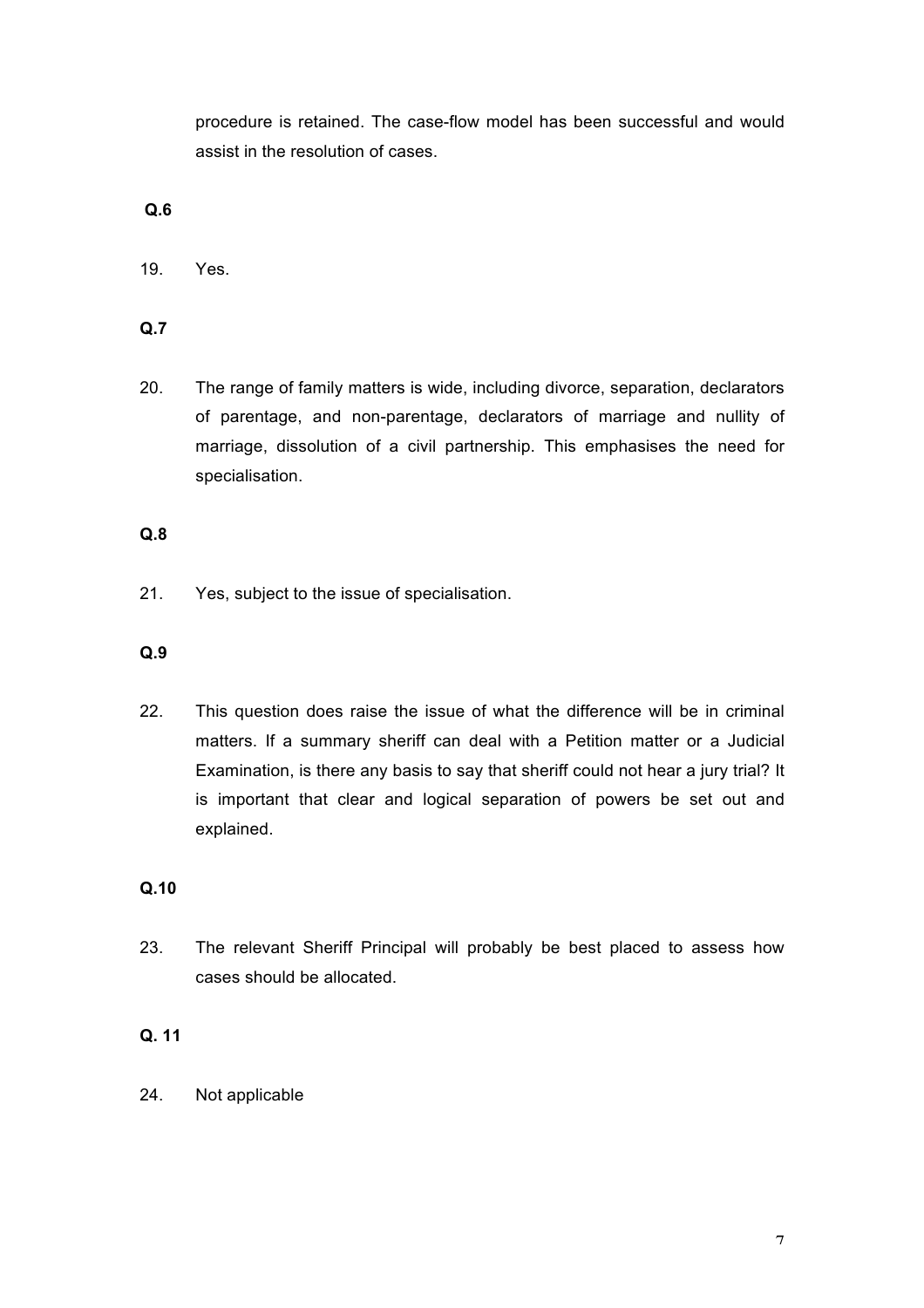### **Chapter 3 – Creating a new Sheriff Appeal Court**

# **Q.12**

- 25. Our understanding is that summary criminal appeals take up two days per week – one day for conviction appeals and one day for sentence appeals. The feeling of our members is that there is a consistency of the administration of justice from the High Court which may not be replicated in the proposed sheriff appeal court, and that it potentially adds an extra layer of bureaucracy as appeals will still be made to the High Court, albeit these would only be made on a point of law and would require leave. There may also be difficulties in keeping up with opinions and decisions being issued from more than one appeal court. Would they for instance have different binding or persuasive effects on different levels of court? This matter must be considered prior to instigation.
- 26. In our view, a single national appeal court is preferable on the grounds of consistency and certainty.

#### **Q.13**

27. The location of the civil appeal court should depend on availability and capacity.

#### **Q.14**

### **Q. 15**

29. Not applicable

<sup>28.</sup> We agree.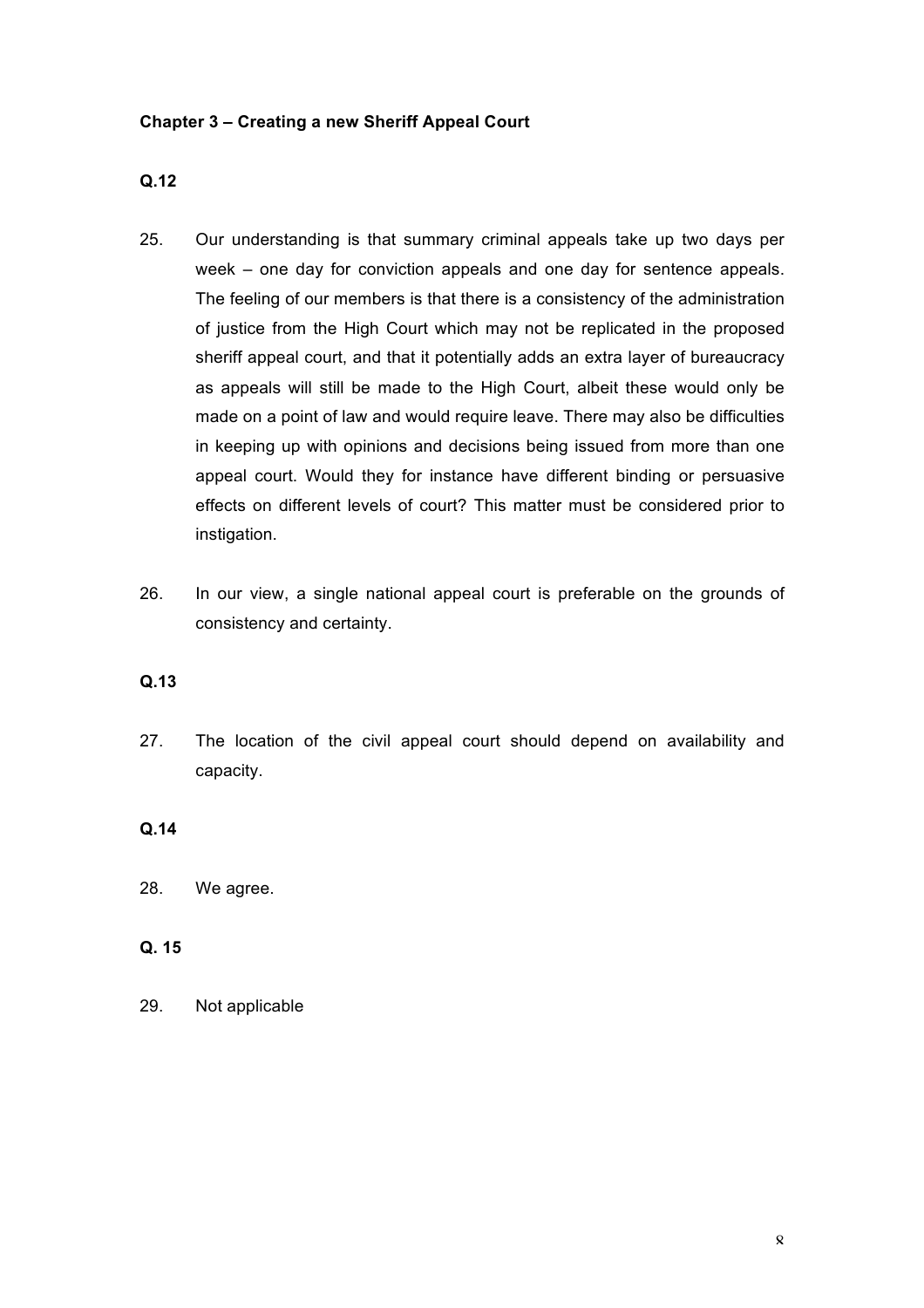#### **Chapter 4 – Creating a specialist personal injury court**

- 30. In principle we agree with the introduction of a specialist personal injury court. The success of the Coulsfield reforms in the Court of Session have shown that the case-flow model of dealing with personal injury cases has worked very well. Cases settle earlier, fewer cases go to proof or trial, and there have been significant savings in court time. The substantial majority of cases do not need to call at all, at any stage of the case, in court, and while we appreciate there are administrative responsibilities on the part of court clerks, the system developed within the Court of Session has been very effective, and has produced a centre of excellence, with specialist practitioners, often using specialist counsel, achieving proper resolution of cases.
- 31. The current position in the Sheriff Court is more variable. While the same case-flow model operates, there are a number of significant differences. One of the main factors behind the high level of settlement in the Court of Session is the certainty that if a case does not settle beforehand, it will go to proof or trial on the date allocated in the court timetable. That certainty shapes behaviour on both sides. The situation in the Sheriff Court is markedly different. It is not unusual for a proof diet not to go ahead on the date allocated due to pressure of other business, often criminal business. It is highly unusual to be allocated consecutive days for a proof, even if this is identified at an early stage of the proceedings. Consequently many cases that do go to proof are heard over several days over a period of weeks, if not months. These factors lead to different behaviour with parties expecting cases not to run, even if settlement can't be agreed, and so the focus on resolving the case is often very different.
- 32. The specialist court will require to replicate the factors which shape this behaviour. We do have a concern whether two specialist sheriffs will be sufficient. Currently, in the Court of Session around 80-90 personal injury cases are set down for proof each week. The vast majority settle and often there are weeks where no proofs run. Occasionally, more than two cases do proceed though there is the capacity to deal with that, if necessary. In the new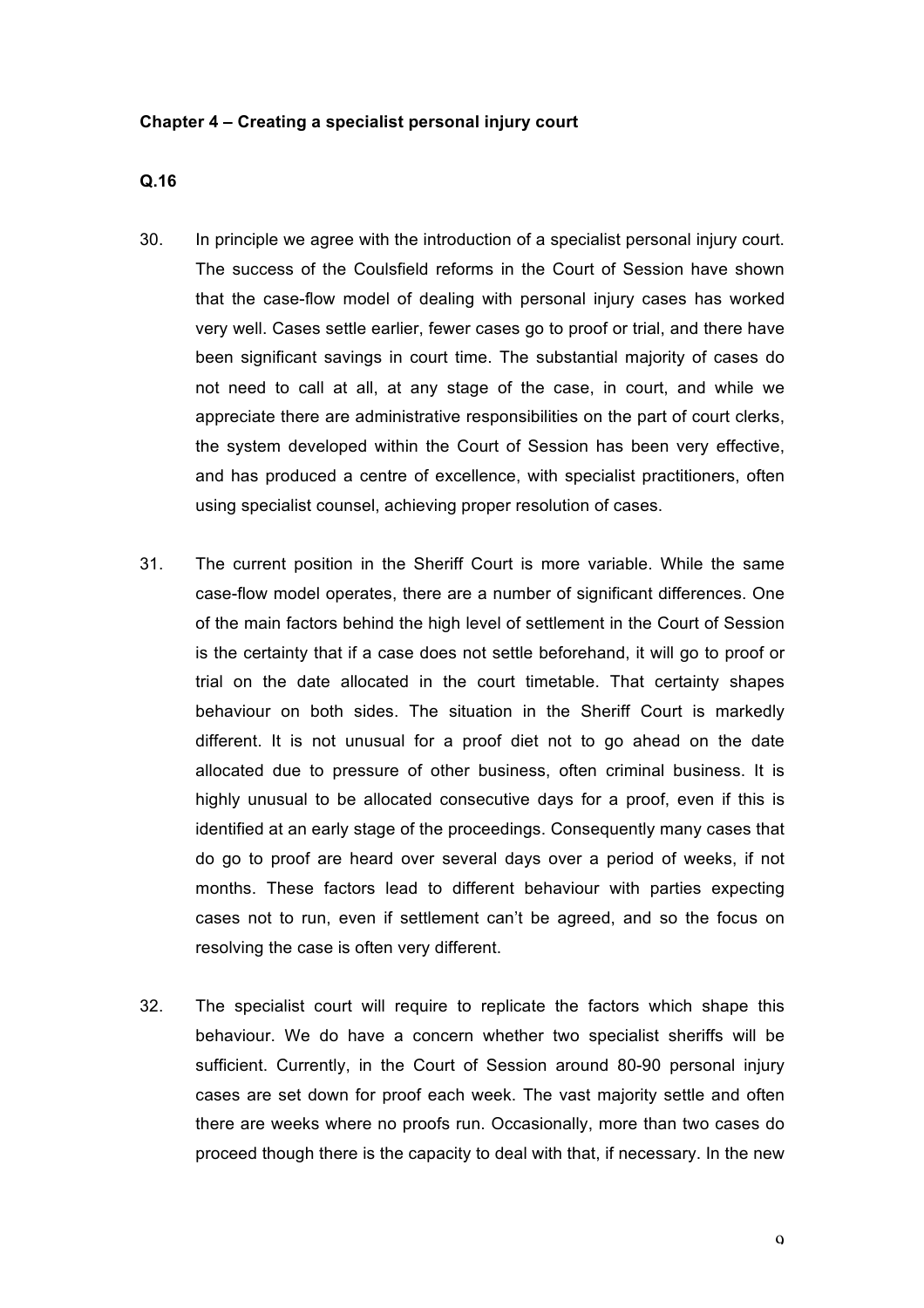specialist court, it would only take a small number of cases to run to proof for difficulties to arise.

- 33. On the assumption that the specialist court will be located in Edinburgh, we also note that in *Shaping Scotland's Court Services*, which has been approved by the Scottish Government, the recommended closure of Haddington Sheriff Court is to proceed, with business being transferred to Edinburgh Sheriff Court. There is no mention in the document of the impact on Edinburgh Sheriff Court of the introduction of the specialist personal injury court. It is likely that a good proportion of the 2,000 or so cases, having previously being dealt with under Chapter 43, will be dealt with in the new court.
- 34. It may well be that a proportion of the cases will be litigated in local sheriff courts, and while we acknowledge the proposals to have civil business concentrated in the new sheriff and jury centres, we repeat the need to ensure sufficient resource and personnel be available to deal with these cases.
- 35. The draft Bill allows for the creation of a specialist court in any part of Scotland, and if, as is expected, the first court is located in Edinburgh, we would suggest that consideration be given to also setting up a court in Glasgow.
- 36. One of the most successful aspects of the Chapter 43 procedure in the Court of Session has been the compulsory Pre-Trial Meeting. Many cases, if not settled prior to this point, will do so at or shortly after the meeting. An important feature of the success rate has been the requirement to have an actual physical meeting. The equivalent provision in the sheriff court procedure is simply to have a pre-proof conference which is often conducted by telephone. These are markedly less successful in achieving settlement of cases, as often there has been little if any proper preparation for the conference and there is not the same imperative to resolve the case where the clients are not physically present, nor are the lawyers facing each other in person.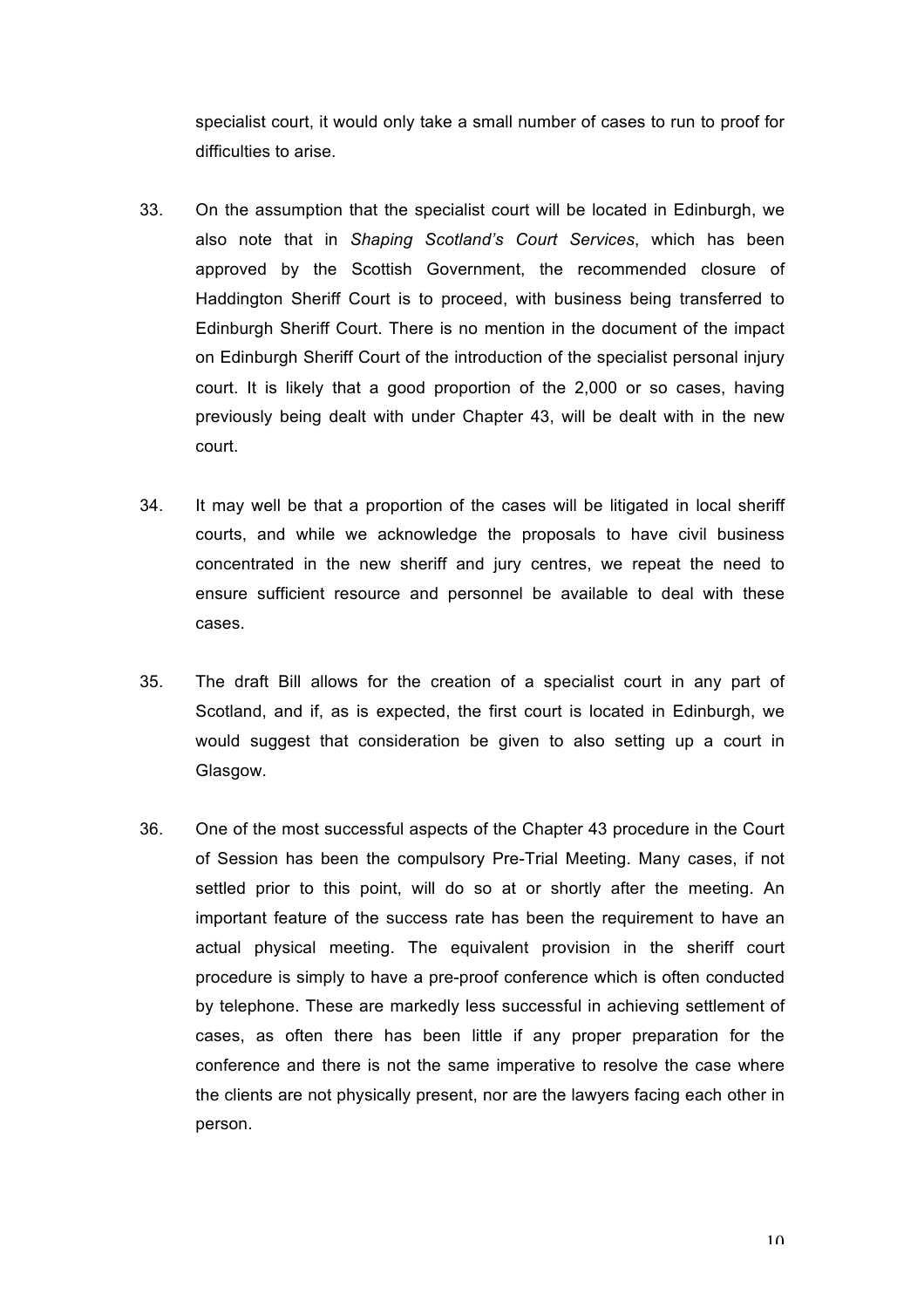- 37. Another important feature of Chapter 43 is the use of technology, in particular the use of the e-motion procedure. This is simply not available in the sheriff court. Administrative matters which take only a few days to resolve electronically in the Court of Session, can take weeks in the sheriff court by way of paper. There is also the issue of the recording of evidence, which given the increase in complex cases being dealt with within the sheriff court, will be of importance. Each sheriff court will require to have the technological capacity installed, and this would apply to all types of case.
- 38. As stated in our response to Chapter 2, with regard to personal injury cases with a value of under £5,000, certain of these cases can involve complex matters of law. While we appreciate that there is a power of remit set out in the draft Bill, we would suggest that the specialist court be empowered to deal with these cases as the benefits of specialisation ought to be open to all parties, regardless of the value. The current Summary Cause procedure, again based on a case-flow model, has shown us that there are good reasons to have all cases dealt with on the same basis.
- 39. It is also worth noting the potential impact of the Enterprise and Regulatory Reform Act 2013, which has recently received Royal Assent. Amongst its provisions is the removal of civil liability for breach of statutory health and safety regulations. Those who have workplace accidents will be required to rely on the common law of negligence to pursue a claim. This will undoubtedly add complexity to many cases, with the likelihood that more cases will run to proof, and take longer, given the evidence that will require to be led.
- 40. We note from the consultation document that it is envisaged that it would be only in 'exceptional' cases that sanction for counsel would be granted. We consider that the current test ought to be retained, namely that where the court feels that a case is suitable for the sanction of counsel, it has the power to grant same. The complexity of a case may be significant though the value is not. There are equality of arms issues, particularly in situations where the resources of a defender, invariably through insurance, are significantly greater than that available to the vast majority of pursuers. The instruction of counsel does assist with the efficient resolution of many cases, and the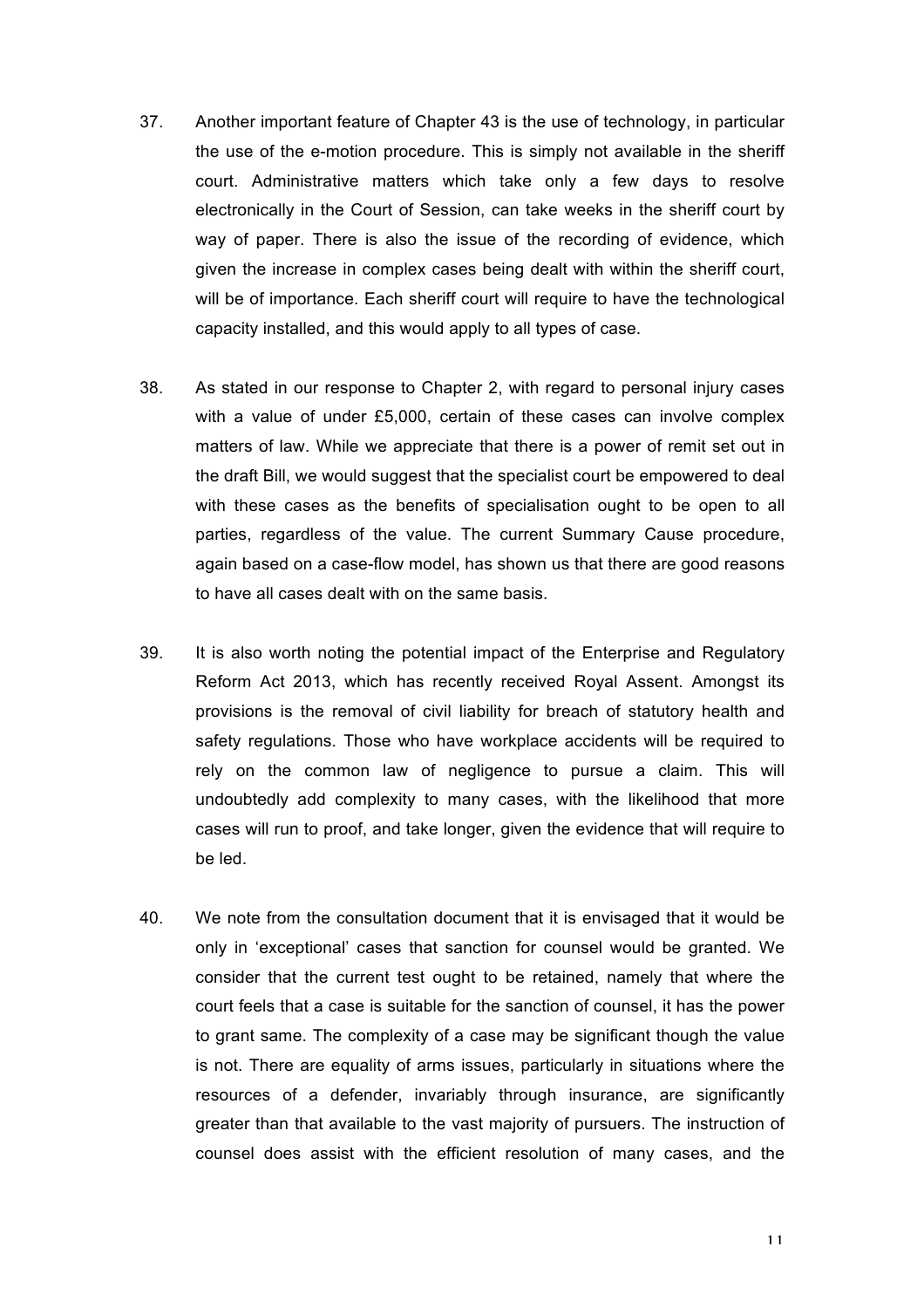decision to grant sanction ought to remain within the discretion of the sheriff in each individual case. .

#### **Q.17**

41. We agree that civil jury trials be retained within the specialist personal injury court. They are an important element in ensuring that the court maintains an awareness of what society views as being appropriate recompense for injury or the loss of a relative. The decision of the five judge bench in *Hamilton v Ferguson Transport (Spean Bridge) Ltd and Thomson v Denis Thomson Builders Ltd* [2012] CSIH 52 and subsequent decision of Lord Drummond-Young in *Catherine McGee & Ors v RJK Building Services Ltd* [2013] CSOH 10 emphasise the importance of this aspect.

#### **Chapter 5 – Improving judicial review procedure in the Court of Session**

#### **Q.19**

42. We have concerns about the introduction of a three month time limit. We feel that it will restrict access to justice. We appreciate that such a limit exists in England and Wales. However, there are a substantially higher number of judicial review proceedings in that jurisdiction and we do not think that the constraints experienced in England and Wales are the same in Scotland. While it is in everyone's interests that proceedings are brought timeously, there are often good reasons as to why certain cases take longer to commence than others. We take the view that the current test in relation to the timing of bringing proceedings is well understood and applied in appropriate circumstances. We do not understand there to be any significant strength of feeling for the introduction of a formal time limit. The Scottish Government is very often the respondent in judicial review cases and it seems iniquitous that one of the principal beneficiaries of the proposed change would be its proponents.

#### **Q.20**

43. The Court already has the power to refuse a first order for intimation and service and it is understood that such a power has been exercised in the past.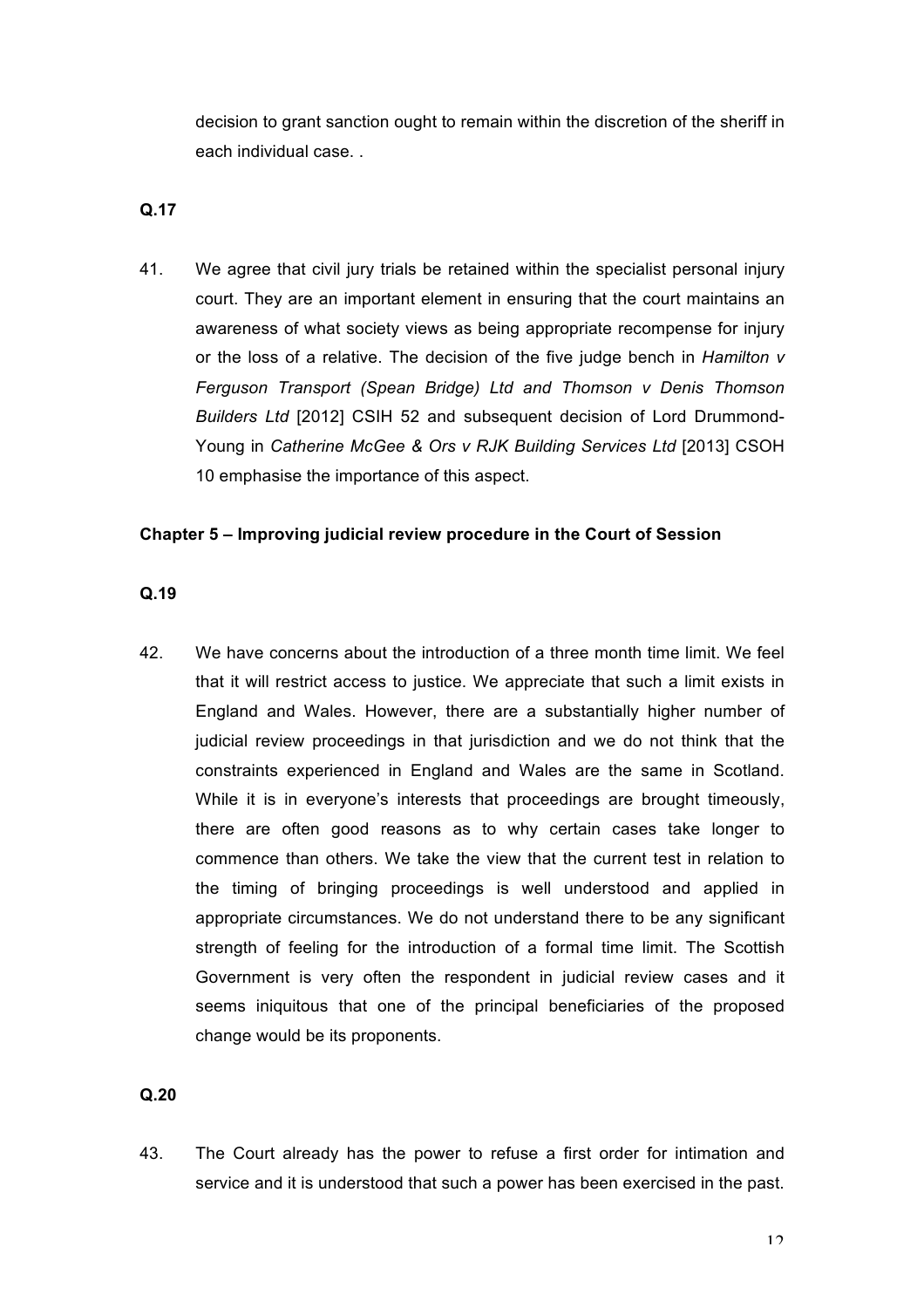The number of general Judicial Reviews (as aside from immigration) has decreased over recent years. It does not seem to be suggested that the Judicial Review procedure generally has created an unnecessary and inappropriate burden on the judicial system with Petitions that did not stand a reasonable prospect of success. The reality is that to bring a general Judicial Review requires either public funding or deep pockets and accordingly there already exists in our view a significant limitation on access to justice.

- 44. To further restrict that access by adopting a requirement for leave across the whole field of Judicial Review would at first blush appear to add to that restriction. If there is a concern in a specific area of Judicial Review then perhaps a test, which is properly reasoned and justified, could be introduced in that particular area.
- 45. We also note that the proposed test on the issue of leave will be that the applicant must demonstrate sufficient interest and a real prospect of success. The first test is one that exists in any event and of course is now defined by the AXA decision<sup>5</sup>. The test of a real prospect of success is a higher one than that put in place by the Legal Aid Board when granting public funding. Therefore a dilemma could arise where public funding is granted with an acceptance that the public purse considers it appropriate to make a grant, but leave is refused. To give consistency and a degree of certainty, if such a test were to be imposed, it should be adopted with specific criteria identifying what amounts to a 'real prospect' to enable an objective assessment of the application of any such test.
- 46. As a side issue we raise the query as to how a "hybrid" Judicial Review is to be dealt with i.e. one seeking declarator and damages? This is not addressed in the consultation.

 <sup>5</sup> *AXA General Insurance Ltd v Lord Advocate* [2011] UKSC 46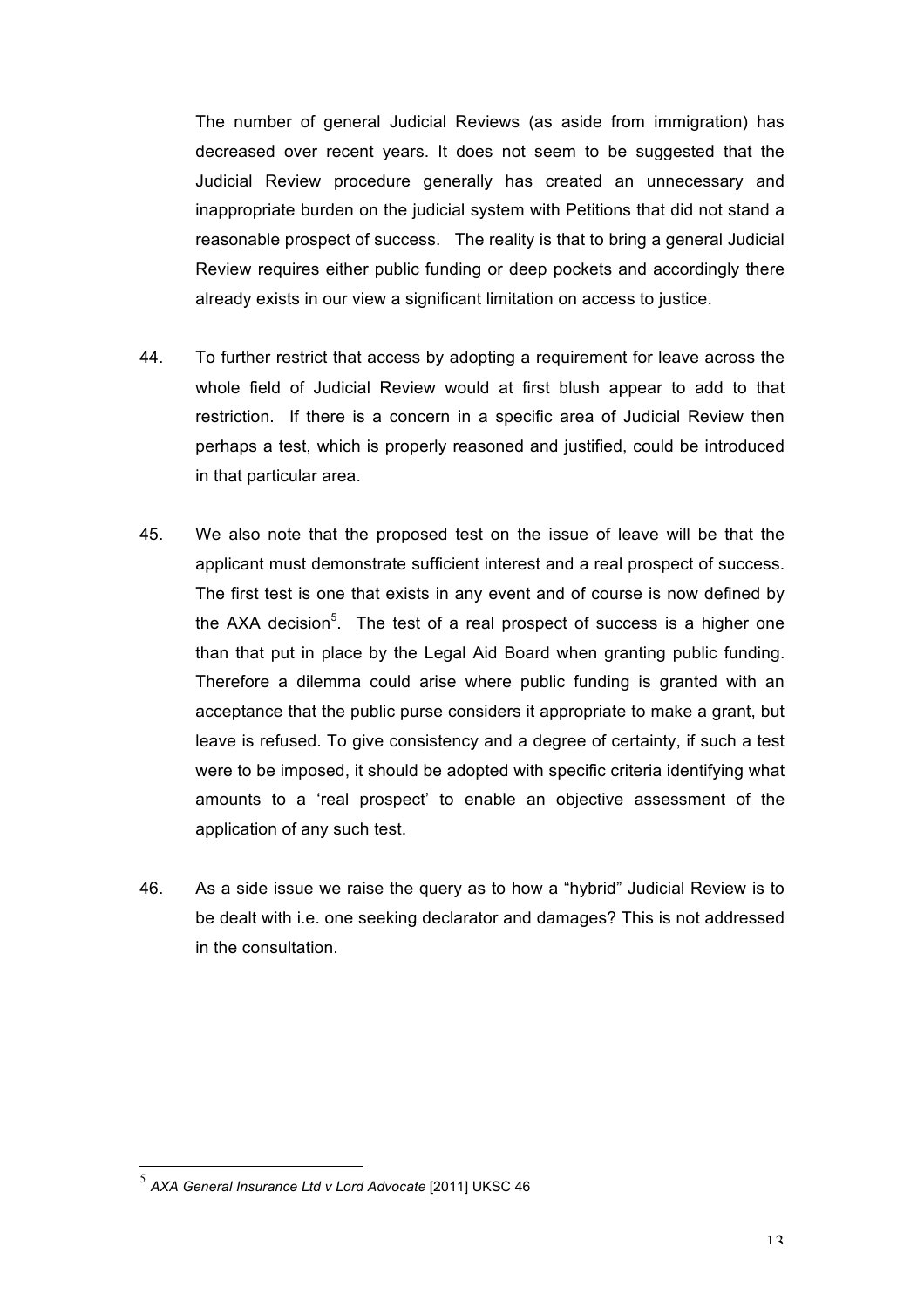**Chapter 6 – Facilitating the modernisation of procedures in the Court of Session and Sheriff Courts**

# **Q.23 & 24**

- 47. Simplification if it is to the benefit of those seeking access to the Court and for all those who use the Court is to be welcomed. However, the ability to include all types of actions under the same framework and umbrella will require detailed analysis with perhaps referral to a specialist committee for that purpose.
- 48. The proposed rule-making powers are wide-ranging. The creation of the Scottish Civil Justice Council should assist in improving the delivery of civil procedure reforms. However, it is necessary that consideration of both the criminal and civil workload of the court system needs to be continually undertaken to ensure that a holistic approach is adopted, ensuring fairness across both systems.

### **Q.26**

49. We agree with the proposal that a single judge should be able to consider the grounds of an appeal or motion subject to the safeguards identified in the paper.

### **Q.28**

50. On the face of it the distinctions between Ordinary and Petition procedures are clear, well defined and well used. The potential upside is simplification but whether or not that is possible depends very much on the wholesale redrafting and re-focussing to ensure confusion does not arise. One difficulty that may arise at present is where a Petition procedure is commenced where an ordinary procedure would be more appropriate. If the rules made clear that it was appropriate not to dismiss such an action in such a situation then that may address any concern about technical dismissals.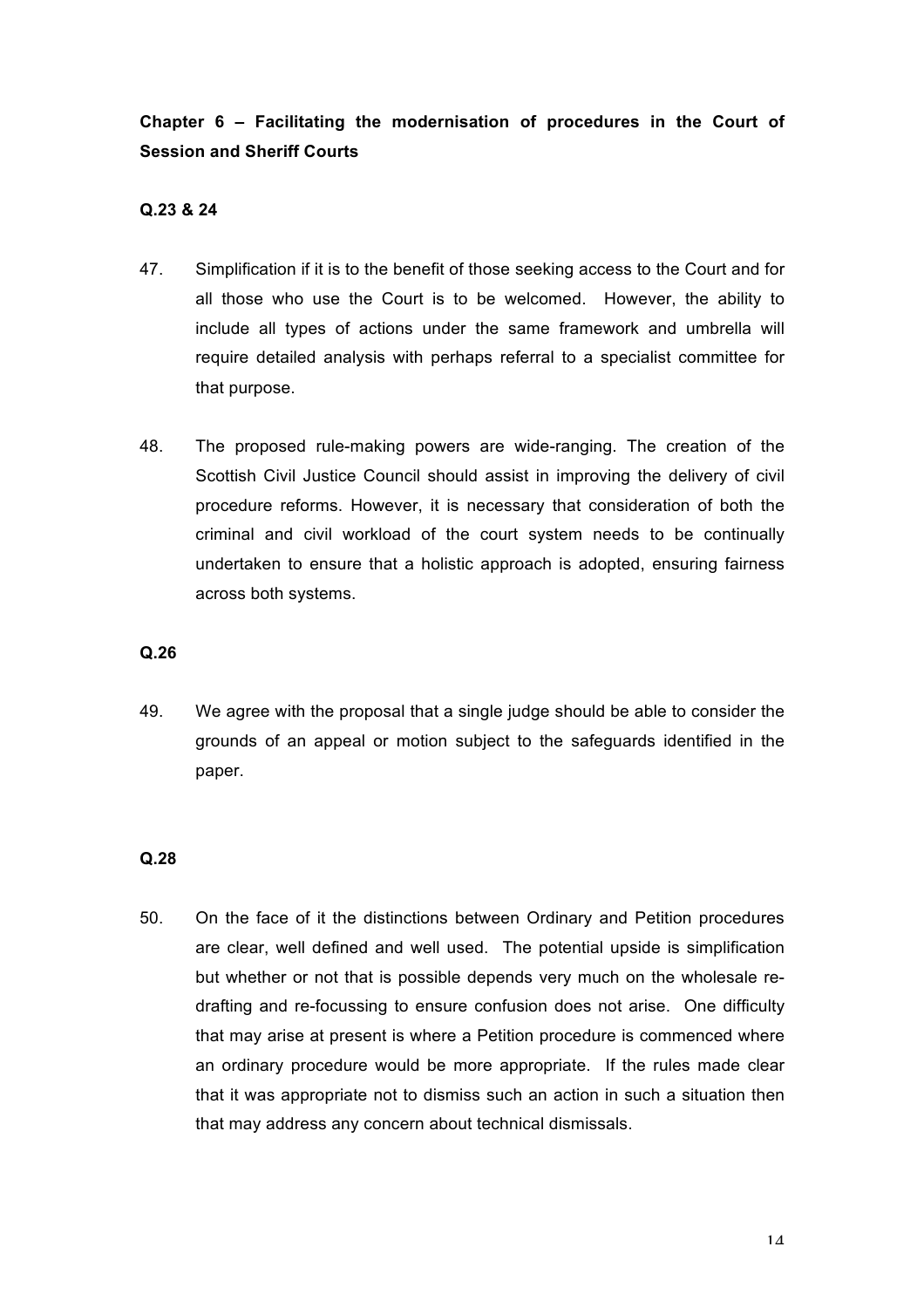51. Unification could lead to confusion and potential lack of clarity as to exactly what was being sought. For example a Petition by Judicial Review would fall within the general procedure. It would therefore then be possible that if any test for leave was to be applied in such a situation, cases may fall through the net and inconsistent approaches will be taken.

# **Q.31**

52. The new procedure is to be welcomed given the considerable problems to the Court and to public/organisations that are subjected to such actions by vexatious litigants. We note the potential power of the Court of Session to require leave in relation to any civil proceedings begun by a party in the Scottish Court. In doing so it may be helpful if any such Judge had details of all actions involving such an individual as there is an awareness that on occasions at present when such applications for leave come before a Judge they are not necessarily aware of all actions in the Court of Session aside from those in outlying Courts.

### **Q.33**

53. We agree that an order for interdict should be capable of being enforced at any Sheriff Court. One area requiring consideration and flowing from this will be the Sheriff Court Caveat system which will require to be reviewed.

### **Q.34**

54. We agree.